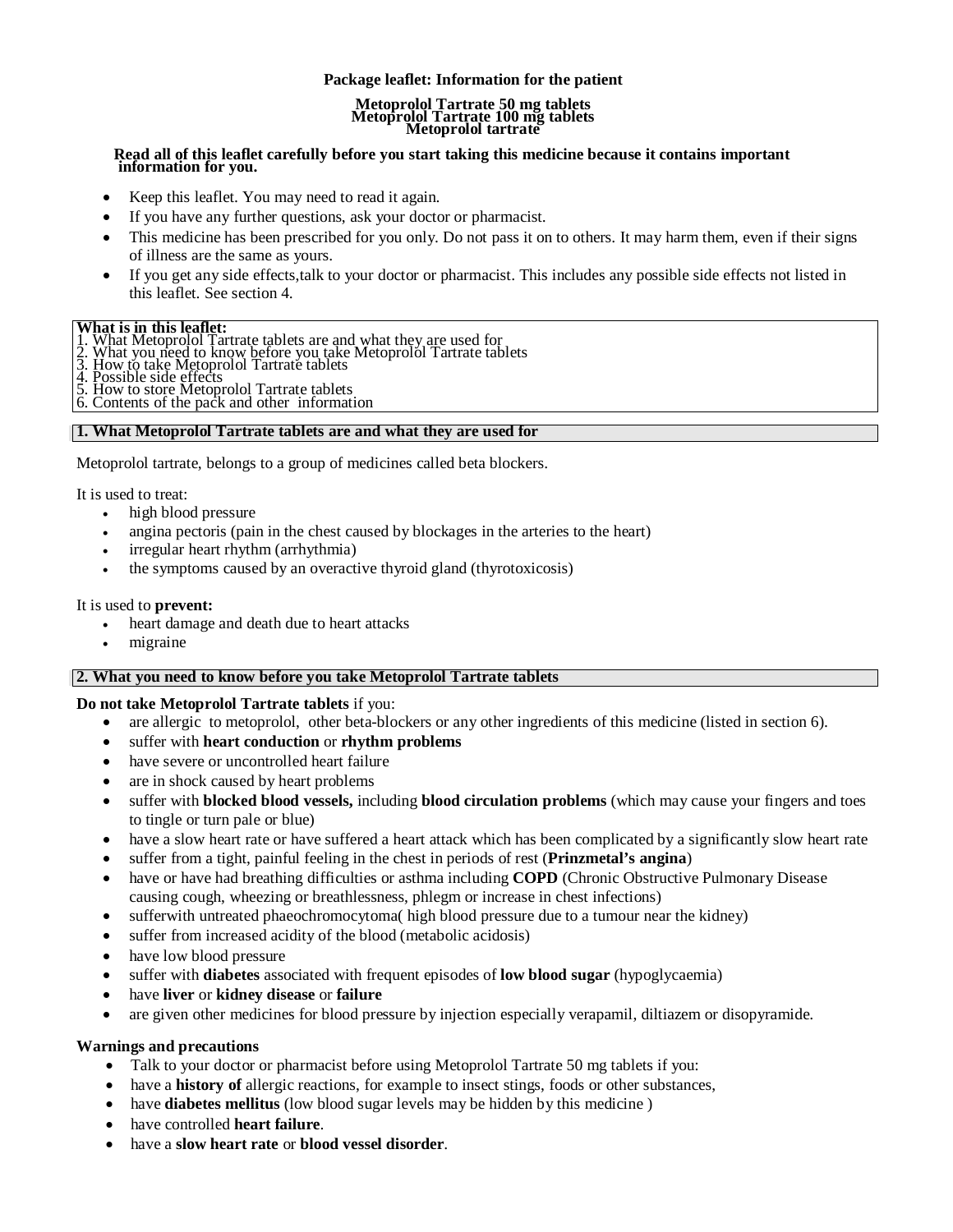- suffer from treated **phaeochromocytoma**(high blood pressure due to tumour near the kidney)
- have or have suffered from **psoriasis** (severe skin rashes)
- have **liver cirrhosis**
- are **elderly**
- have **myasthenia gravis.**
- If you suffer from dry eyes

## **Anaesthetics and surgery**

If you are going to have an operation or an anaesthetic, please tell your doctor or dentist that you are taking Metoprolol Tartrate tablets, as your heart beat might slow down too much.

## **Taking other medicines**

**Do not take** Metoprolol Tartrate tablets if you are already taking:

- **monoamine oxidase inhibitors** (MAOIs) for depression
- other **blood pressure lowering** medicines such as verapamil, nifedipine and diltiazem
- **disopyramide or quinidine (to treat irregular heartbeat (arrhythmia)**

## **Children**

Do not give this medicine to children.

## **Other medicine and Metoprolol Tartrate tablets**

Tell your doctor or pharmacist if you are taking, have taken recently or might take any other medicines.

- medicines used to treat stomach ulcers such as **cimetidine**
- medicines used to treat high blood pressure such as **hydralazine, clonidine** or **prazosin**
- medicines used to treat irregular heart rhythm such as **amiodarone** and **propafenone**
- medicines used to treat depression such as **tricyclic** or **SSRI antidepressants**
- medicines used to treat epilepsy such as **barbiturates**
- medicines used to treat mental illness such as **phenothiazines**
- **anaesthetics** such as cyclopropane or trichloroethylene
- medicines used to treat some cancers, particularly cancer of the kidney such as **aldesleukin**
- medicines used to treat erectile dysfunction such as **alprostadil**
- **anxiolytics** or **hypnotics** (e.g. temazepam, nitrazepam, diazepam)
- **indometacin** or **celecoxib** (Non-Steroidal Anti-Inflammatory Drugs (NSAIDs))
- **rifampicin** (antibiotic) or **terbinafine** (antifungal)
- **oestrogens** such as a contraceptive pill or hormone replacement therapy
- **corticosteroids** (e.g. hydrocortisone, prednisolone)
- other **beta-blockers** e.g. eye drops.
- **adrenaline** (epinephrine) or **noradrenaline** (norepinephrine), used in anaphylactic shock or other **sympathomimetics**
- medicines used to treat **diabetes**
- **lidocaine** (a local anaesthetic)
- **moxisylyte** (used in Raynaud's syndrome)
- medicines used to treat malaria such as **mefloquine**
- medicines used to prevent nausea and vomiting such as **tropisetron**
- medicines used to treat asthma such as **xanthines** such as aminophylline or theophylline
- medicines to treat **migraines** such as ergotamine
- medicines used to treat heart conditions such as **cardiac glycosides** e.g. digoxin
- medicines used to treat rheumatoid arthritis such as **hydroxychloroquine**
- **diphenydramine** (sedative antihistamine).

## **Metoprolol Tartrate tablets and** alcohol

You are advised to avoid alcohol whilst taking this medicine. Alcohol may increase the blood pressure lowering effect of Metoprolol Tartrate tablets.

## **Pregnancy and breast-feeding**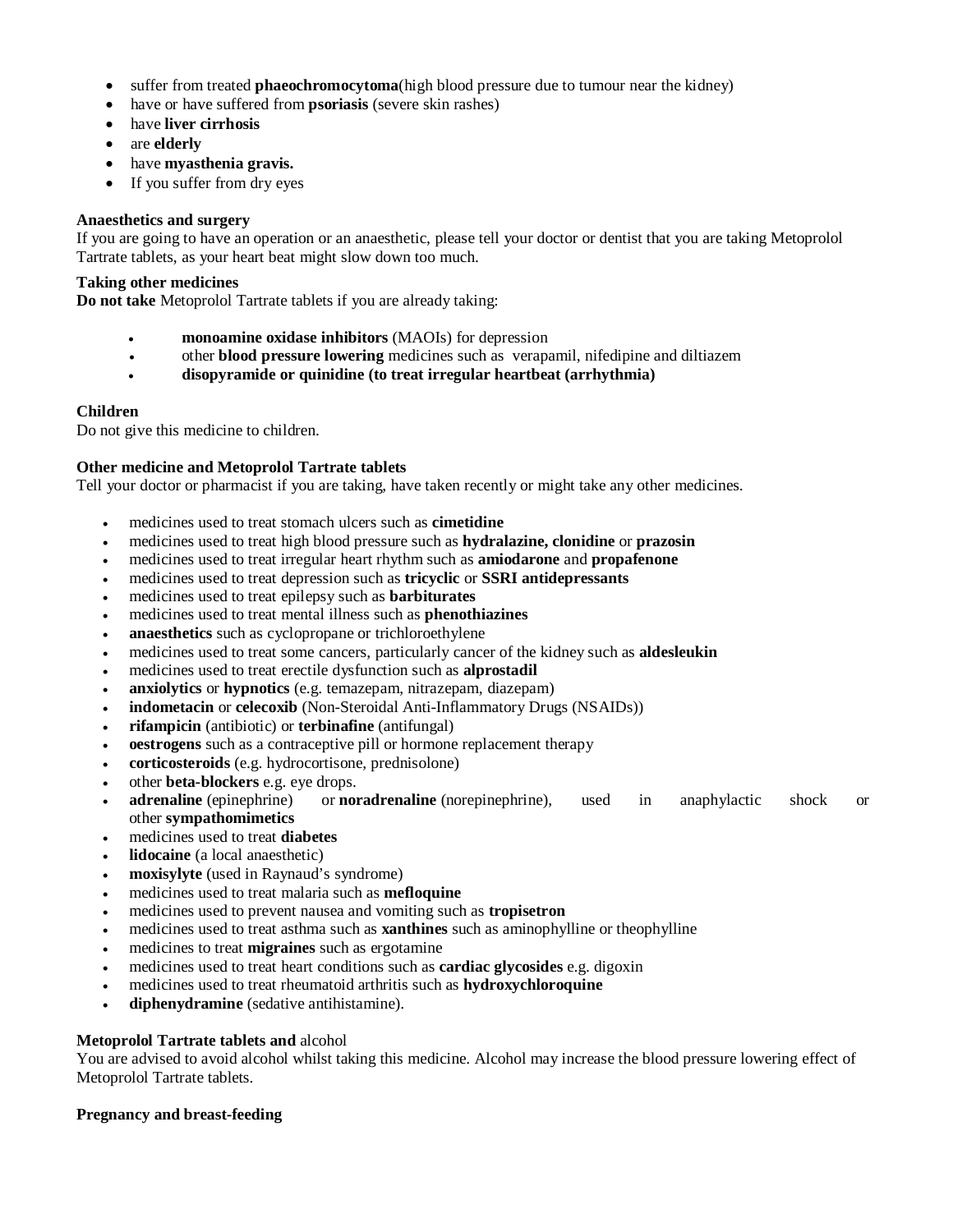Metoprolol Tartrate tablets are not recommended during pregnancy or breast-feeding. If you are pregnant or breastfeeding, think you may be pregnant or are planning to have a baby, ask your doctor or pharmacist for advice before taking this medicine.

## **Driving and using machines**

Metoprolol Tartrate tablets may make you feel tired and dizzy. If affected, patients should not drive or operate machinery.

## **3. How to take Metoprolol Tartrate tablets**

Always take Metoprolol Tartrate tablets exactly as your doctor has told you. You should check with your doctor or pharmacist if you are not sure.

## **Recommended** dose:

Recommended dose should not exceed 400 mg/day in any of below mentioned conditions.

**High** blood pressure:

Initially 100 mg metoprolol tartrate daily. The dose may be increased to 200mg daily in single or divided doses.

- **Angina**: 50 to 100 mg metoprolol tartrate two or three times daily.
- **Irregular heart beats**:

50mg metoprolol tartrate two or three times daily. The dose may be increased to 300mg daily in divided doses.

**Heart attack**:

50mg metoprolol tartrate every six hours. The usual maintenance dose is 200mg daily in divided doses. The medicine should be taken for at least 3 months.

- **Prevention** of **migraine:** 100 to 200 mg metoprolol tartrate daily in divided doses(in the morning and evening).
- **Overactive thyroid gland (thyrotoxicosis):** 50mg metoprolol tartrate four times daily.
- **Children:** Not recommended.
- **Patients with impaired kidney or liver function:** In such cases the dose should be adjusted. Always follow your doctor's advice.

Swallow the tablet whole. The score line is only there to help you break the tablet if you have difficulty swallowing it whole.

## **If you take more Metoprolol Tartrate tablets than you should**

If you have accidentally taken more than the prescribed dose, contact your nearest casualty department or tell your doctor or pharmacist at once.

Symptoms of overdose are low blood pressure (fatigue and dizziness), slow pulse, heart conduction problems, shortness of breath, unconsciousness, coma, , cardiac arrest, feeling and being sick ,blue colouring of the skin, low blood sugar levels and high levels of potassium in the blood.

## **If you forget to take Metoprolol Tartrate tablets**

If you forget to take a dose, take it as soon as you remember, unless it is nearly time for your next dose. Then go on as before.

Do not take a double dose to make up for a forgotten dose.

## **If you stop taking Metoprolol Tartrate tablets**

**Do not suddenly stop taking Metoprolol Tartrate tablets as this may cause worsening of heart** failure and increase the risk of heart attack. Only change the dose or **stop the** treatment in consultation with your doctor. If you have any further questions on the use of this medicine, ask your doctor or pharmacist.

## **4. Possible side effects**

Like all medicines, this medicine can cause side effects, although not everybody gets them.

Stop treatment and contact a doctor at once if you have the following symptoms of an: • allergic reaction such as itching, difficulty breathing or swelling of the face, lips, throat or tongue.

**Tell your doctor if** you **notice any** of **the** following side effects or notice any other effects not listed: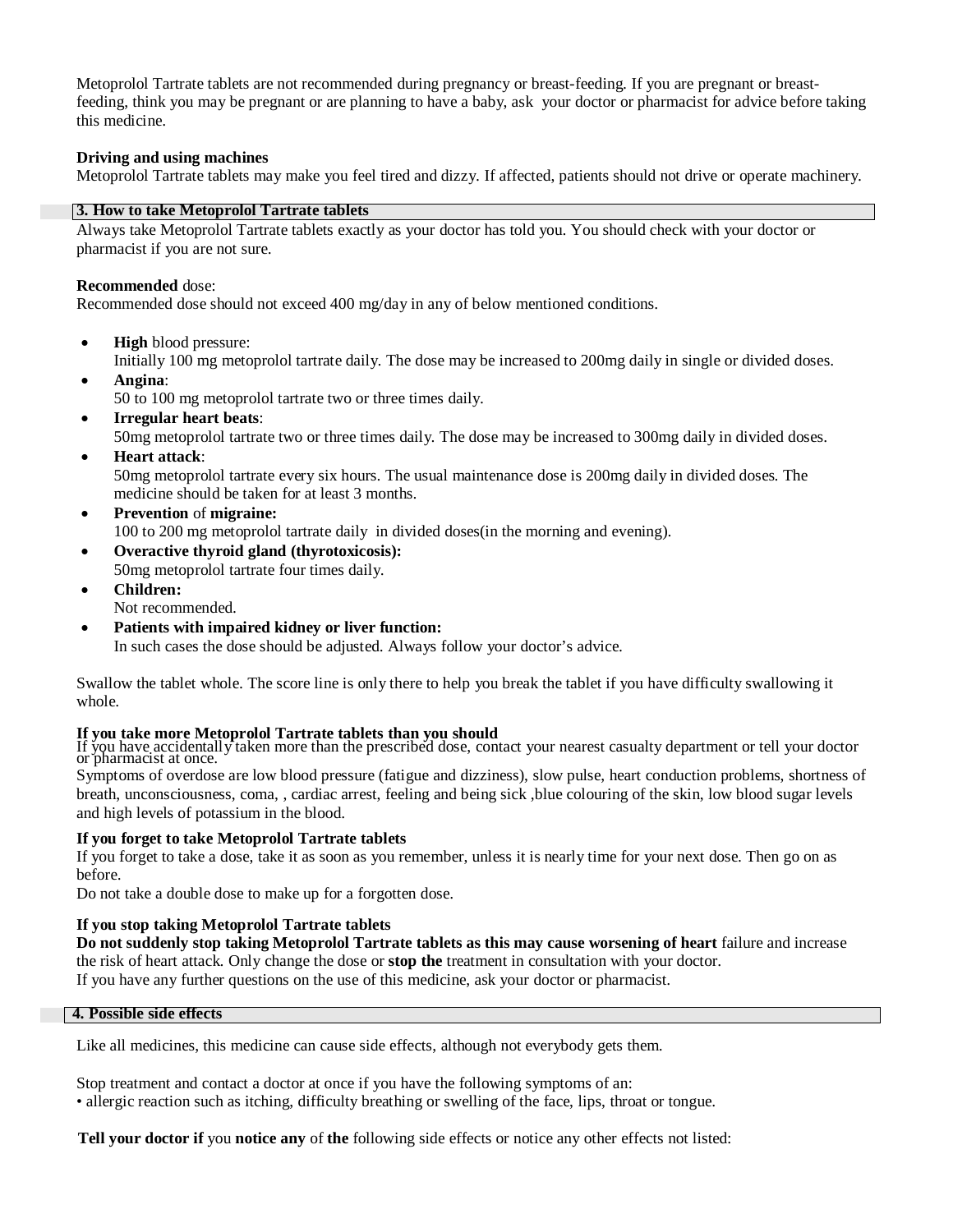## **Common (may affect up to** 1 in 10 **people):**

- tiredness
- dizziness
- headache
- a slow heart rate
- feeling faint on standing due to low blood pressure
- shortness of breath with or without strenuous physical activity
- feeling or being sick
- stomach pain

## **Rare (may affect up to 1 in 1,000 people):**

- depression
- nightmares
- nervousness
- anxiety
- sexual dysfunction or reduced sex drive
- inability to think clearly
- sleepiness or difficulty in sleeping
- tingling or 'pins and needles'
- difficulty breathing
- heart failure
- irregular heart rate
- palpitation
- water retention causing swelling
- Raynaud's phenomenon (causing pain, numbness, coldness and blueness of the fingers)
- diarrhoea or constipation
- skin rash
- muscle cramps

## **Very rare (may affect up to 1 in 10,000 people):**

- changes in the results of blood tests
- effects on blood clotting causing easy or unexplained bruising
- changes in personality
- confusion
- hallucinations
- visual disturbances
- dry or irritated eyes
- $\bullet$  ringing in the ears
- loss of hearing with high doses
- heart conduction problems
- chest pain
- gangrene in patients with severe poor circulation
- runny nose
- dry mouth
- weight gain sensitivity to light
- increased sweating
- hair loss
- worsening or new psoriasis
- joint inflammation (arthritis)
- disturbances of sexual desire and performance
- changes in liver function tests
- taste disorders

**Not known** (frequency cannot be estimated from the available data):